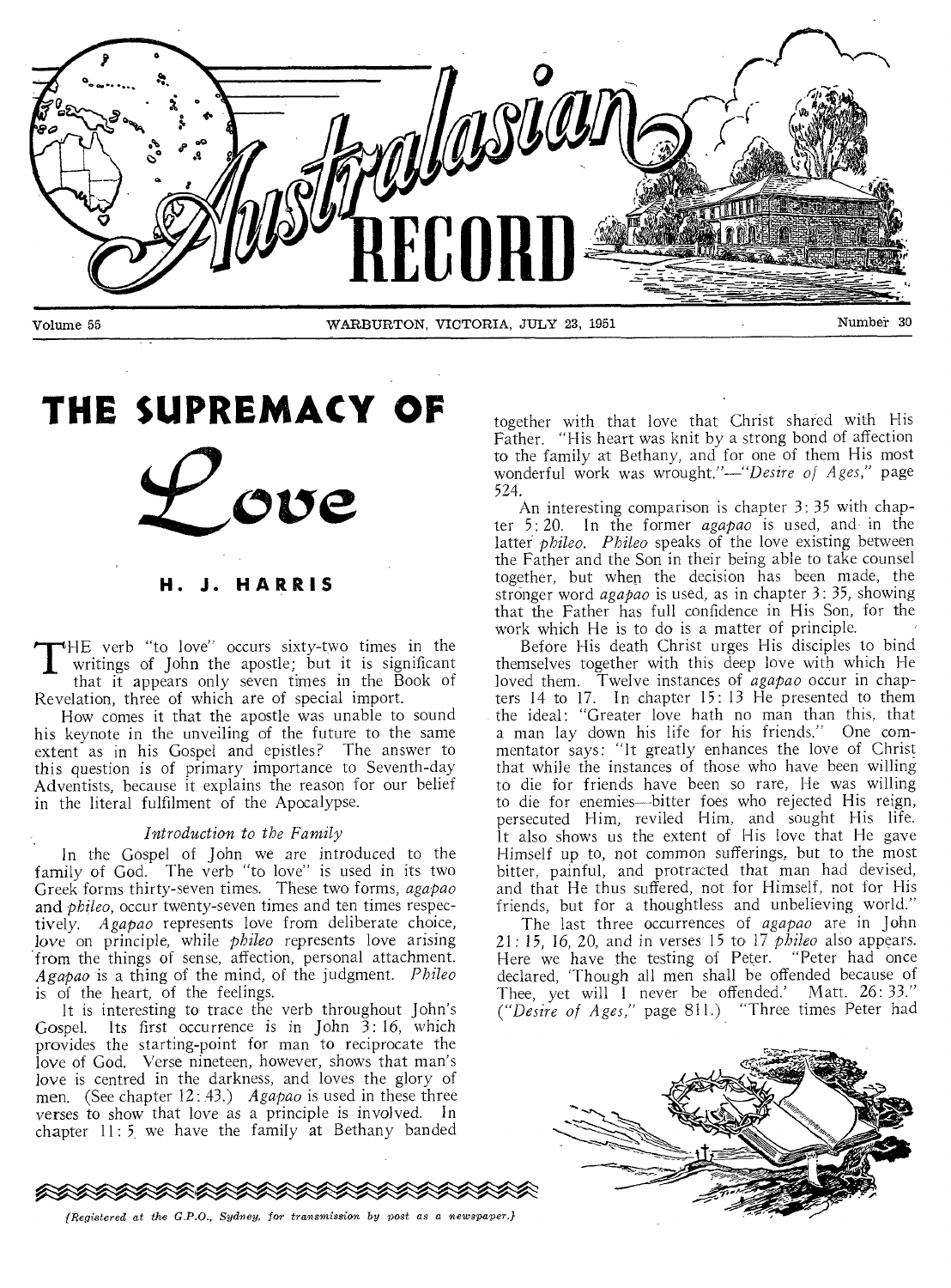openly denied his Lord, and three times Jesus drew from him the assurances of his love and loyalty, pressing home that pointed question like an arrow to his wounded heart. Before the assembled disciples Jesus revealed the depth of Peter's repentance, and showed how thoroughly humbled was the once boasting disciple."— "Desire of Ages," page 812.

Christ had asked Peter twice if he loved Him from principle, and twice Peter had confessed that his love was of affection only. The third time Christ came down to Peter's word, which was "phileo."

"Peter had failed when the test came, but again he was to have opportunity to prove his love for Christ. That he might be strengthened for the final test of his faith, the Saviour opened to him his future. He told him  $*$  that after living a life of usefulness, when age was telling upon his strength, he would indeed follow his Lord. . . . Heretofore Peter had known Christ after the flesh, as many know Him now; but he was no more to be thus limited. He knew Him'no more as he had known Him in his association with Him in humanity. He had loved Him as a man, as a heaven-sent teacher; he now loved Him as God. He had been learning the lesson that to him Christ was all in all. Now he was prepared to share in his Lord's mission of sacrifice."—"Desire of Ages," pages 815, 816.

#### Initiation Into the Family

In the epistles of John we are taken over the threshold and made members of the family of God. "Phileo" is no longer used, but "agapao" occurs nineteen times. Here we have a truly spiritual family grounded in love, having deliberately and on principle banded themselves together to enjoy the blessings-of love. That spiritual at-mosphere is brought to us by the introduction to the third chapter: "Behold what manner of love the Father hath bestowed upon us, that we should be called the sons of God." In the Greek the word for "manner" is "potapos," a later form of "podapos" which means "of what country?"

The experience of Sir John A. Clarke will serve to illustrate. He had entered the capital of an African territory where no white man had previously trodden. He addressed a large concourse of people, taking as his text John 3: 16. When he had concluded, one elderly woman, edging her way through the crowd and approaching him said, in terms he failed to understand at first, "That is not love! that is not love!" On being told by one of his men what she was saying, Sir John an-swered, "Woman, that is love!" "No!" she said, "I have an only son, and if the great king of the interior was ill and needed a sacrifice to save his life, I could not give up my only son; I love him too much. You tell us God gave His only Son to save us! That is not love, it is something of another country, of another realm; it is not love as we know it here." Her final statement agreed with the apostle's exclamation, "Behold of .what country is the love the Father hath bestowed upon us, that-we should be called the sons of God." 1 John 3: 1.

This third chapter is an interesting one because it reveals to us the message, the mark, the manner, and the mandate of love. (1 John 3: 11, 14, 18, 23.) Standing thus foursquare, the family of God are revealed as ready to enter upon the long night of tribulation which is about to descend upon the world. One writer has said: "In his Gospel, and even more markedly in his epistles, John has set forth his programme of love, and he is then permitted in the Spirit, in a series of visions, to see how the way will have to be prepared by a sequence of divine judgments for the removal of all and everything that hinders and prevents the carrying out of the divine programme of love, for love will conquer."

#### Identification with the Family

In the Book of Revelation "agapao"<br>cours five times and "phileo" twice. The occurs five times and "phileo" twice. first mention of importance in connection with the former is found in Rev. 2: 4. The Emphatic Diaglott reads, "Thou host relaxed thy first love." Such people are in no fit condition to contend successfully with the powers of darkness, and they will be overcome. After this comes a word•of encouragement to the family who are about to be exposed to trial: "All whom I hold dear E"phileo"1, I reprove and chastise." Rev. 3: 19, Weymouth. In Rev. 12: 11 the curtain is lifted upon the struggle which is taking place between the people of God and the forces of evil. Here is the real test of love as a principle. "But they have conquered him through the blood of the Lamb, and by the word of their testimony; they had to die for it,



#### **THE DAFFODILS**

I wandered lonely as a cloud That floats on high o'er vales and hills When all at once I saw a crowd, A host, of golden daffodils Beside the lake, beneath +he trees,

Fluttering and dancing in the breeze.

Continuous as the stars that shine And twinkle on the milky way, They stretched in never-ending line

Along the margin of a bay;

Ten thousand saw I at a glance, Tossing their heads in sprightly dance.

The waves beside them danced; but they Ou+-did the sparkling waves in glee.

A poet could not but be gay

In such jocund company. I gazed—and gazed—but little thought What wealth the show to me had brought.

For oft, when on my couch I lie In vacant or in pensive mood,

They flash upon that inward eye Which is the bliss of solitude; And then my heart with pleasure fills, And dances with the daffodils.

—William Wordsworth.

<u>�A�A�A�A�A�A�A�A�A�A�A�A�A</u>

but they did not cling to life." (Moffatt.) This is the last mention of "agapao" as a verb. "God's last word by the last of His apostles is love, and the day cannot be very far away when sorrow, pain, tears, death shall be no more; and the earth shall be full of the knowledge of the Lord as the waters cover the sea.'

"And war shall cease to curse the earth And millions maim and slay,

A nobler day shall come to birth When love lights up the way.

"Fond hearts shall not be parted then; But love with love shall stay,

And God shall dwell on earth with me-O love, light up the way!"

 $\leftrightarrow$ باب

#### *No Starless Crowns*  ALBERT W. MACAULAY

An orange tablet, erected by the General Conference in a beautifully kept cemetery in Vernon, Vermont, U.S.A., bears this inscription:—

"Rachel Preston was used of God in bringing the truth of the Sabbath to the Adventist church of Washington, N.H., which became the first Seventh-day Adventist church in America."

"About forty members, through her missionary labours, accepted the Sabbath of the fourth commandment."—"Great Second

Advent Movement," page 249.<br>It is a far cry from the days of the missionary zeal of that God-fearing woman to the present. The task begun must surely be nearing its climax as "the men and women comprising our church membership rally to the work and unite their efforts with those of ministers and church officers."—"Testimonies," Vol. IX, page 117.

About two years ago, one of our good sisters sat sewing for civilian relief in an Adelaide Red Cross club room. The conversation on one such occasion veered round to world affairs. Subsequent conversations strengthened the conviction of our sister that of that group, one at least would respond to present truth. A tactful and prayerful presenting of the "Signs of the Times" further brightened the hope that springs eternal in the human breast. Caution was the keynote when the prospect began plying our sister with British Israel literature. Our sister then appealed to the seeker to compare both sides with "the only religion of Protestants," and to this she agreed. This work took approximately one year, after which, following the Burnside mission and regular Bible study, this precious soul was baptized into Christ. There are many such seekers waiting for someone to bring God's message to them. "There are many who are reading the Scriptures who cannot understand their true import. . . . Prayers and tears and inquiries go up from souls longing for light, for grace, for the Holy Spirit. Many are on the verge of the kingdom, waiting only to be gathered in."—"Acts of the Apostles," page 109.

The gospel prophet Isaiah assures us they will be gathered in "one by one." In the lounge of an Adelaide suburban home is to be seen the notice "No Smoking." It logically followed that there was also no drinking; so that when the message came to the owner and his wife, the right arm was already being exercised. They first heard of Seventh-day Adventists and' present truth through observing a godly family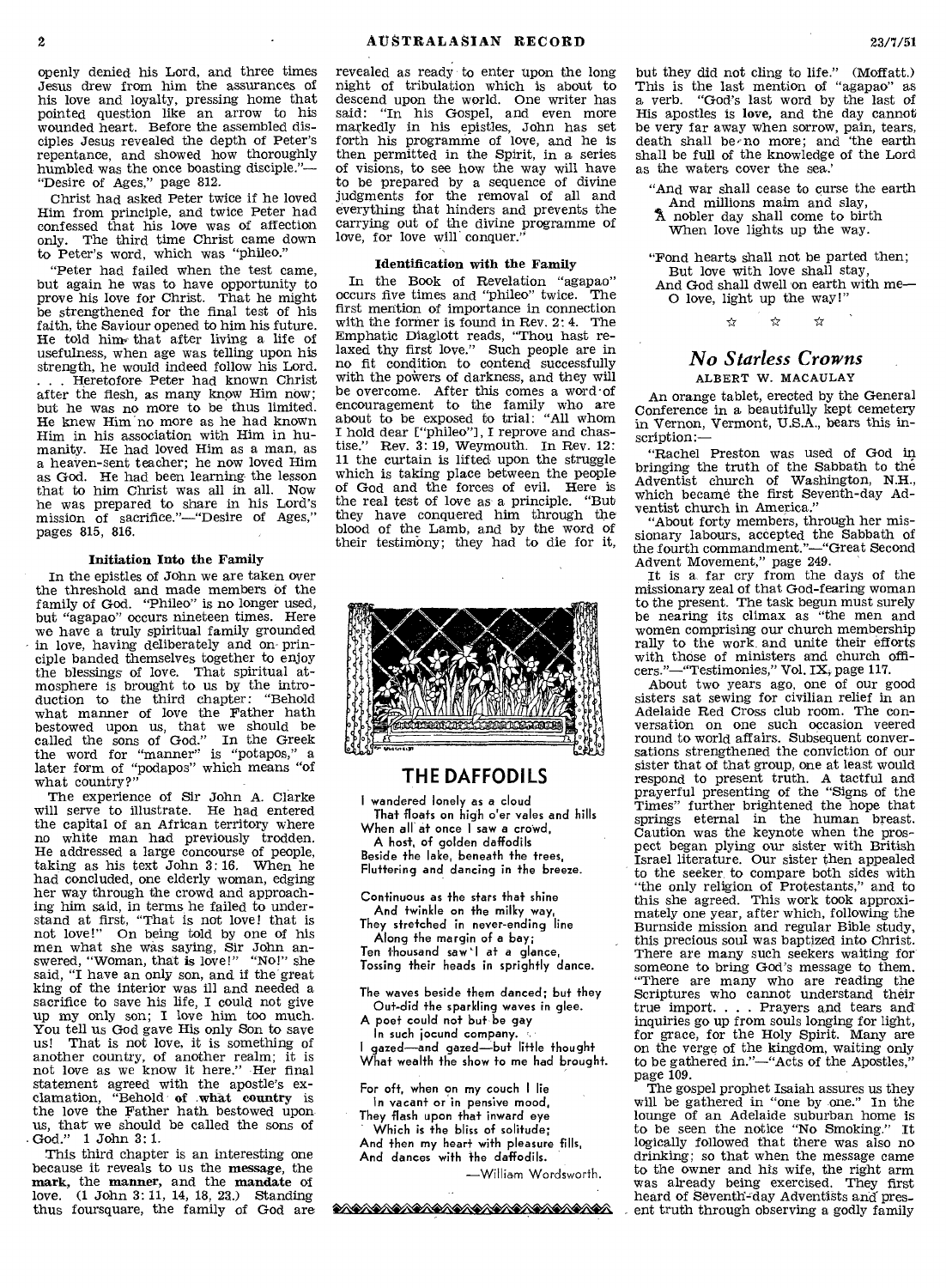living what they believed. When the mission and Bible study brought this couple to the parting of the ways, there ensued a terrific struggle between Sabbath and Sunday, good and evil, right and wrong, Christ and Satan:—

"There is a time we know not when, A place we know not where, That marks the destiny of men To glory or despair."

One Sabbath afternoon and one Sunday night this man, a secretary of one society and a high official in another, stood at the cross-roads debating whether to attend the' annual conference sessions to which he had been summoned, or to attend the mission. The result was a glorious victory for Christ, when after much heart-searching both the man and his wife decided to stand for the right though the heavens should fall. His society affiliations were severed, and today he is an officer in the best brotherhood in the world, with the hope of eternal benefits that will last throughout the ages to come.

In the long ago, after a Roman army had won a victory various rewards were given to the soldiers whose services had been most distinguished. He who had first mounted a rampart; he who had first scaled a wall, each of these received an honourable public recompense; but the highest reward of all which any soldier could receive was given to him who had saved the life of a citizen. This reward was the civic crown of oak leaves, and adorned with an inscription. This crown was bestowed by the prince himself. The person who received it was admitted to peculiar social honour. He sat next to the senate on grand public occasions. When he entered, the entire audience rose as a mark of their respect. It was an honour which even Augustus himself was proud to wear.

In the kingdom, so soon to come, Jesus Himself will wear a crown, "A crown within a crown, seven in number." ("Early Writings," page 54.) The crown of the saints (2 Tim. 4: 8) Jesus will place on the heads of the redeemed. These crowns are "decked with stars." The stars represent souls won for Christ. There will be no starless crowns there. "Some crowns appeared heavy with stars, while others had but few. All were perfectly satisfied with their crowns." ("Early Writings," page 16.) "Aim in the strength of Jesus for the crown heavy with stars."—"Review and Herald," October 25, 1881.

In the third volume of his War Memoirs, Mr. Churchill describes how on hearing the news of Pearl Harbour while he sat at dinner at Chequers, he immediately telephoned President Roosevelt. The President, he relates, answered his anxious inquiry by saying simply, "We are in the same boat now." It was the decisive moment of the It was the decisive moment of the war.

"A great crisis awaits the people of God. A crisis awaits the world. The most momentous struggle of all the ages is just<br>before us." ("Testimonies," Vol. V, page<br>711.) "If the forces of the enemy gain the victory now, it will be because the churches neglect their God-given work." —"Testimonies," Vol. IX, page 32.

"Toil on, and in thy toil rejoice;

For toil comes rest, for exile home; Soon shalt thou hear the Bridegroom's voice,

The midnight peal, 'Behold I come.' "

### *From Doubt to Faith*

W. L. EMMERSON Editor of "The Bible and Our Times"

One of the outstanding religious centenaries this year is that of the birth of Sir William Mitchell Ramsay who, in the course of a lifetime of archæological research in Greece and Asia Minor, effectively silenced the critics of Luke, the Gospel historian and the chronicler of the missionary journeys of the Apostle Paul.

Born on March 15, 1851, in Glasgow, William Ramsay grew to young manhood in his native Scotland, graduating at the age of twenty with the highest classical honours at Aberdeen University. After following this up by further academic distinction at Oxford, he turned his steps toward Greece and Asia Minor to continue his studies in practical archaeological research, which soon made him\_ the world's greatest authority on the historical geography of this region.

When he first went out to the Middle East, Ramsay shared the higher critical views of the German Tubingen school on the worthlessness of the narrative in the Acts of the Apostles as a source of accurate historical and geographical knowledge of the first century A.D.

"I had read a good deal of modern criticism about the book," he wrote in later years, "and dutifully accepted the current opinion."

"I began to study the Acts in search of geographical and antiquarian evidence," he says elsewhere, "hardly expecting to find any."

It was when, in the course of his explorations, he came across a remarkable corroboration of a statement in Acts 14: 6, that the realization dawned upon him that the writer of the Acts knew a great deal more than he had been given credit for by the critics.

On the evidence of Strabo's great "Geography" it was generally accepted that Iconium was a city of Lycaonia, but Luke in the passage referred to above clearly indicated that the apostles crossed a frontier when they journeyed from the city to "Lystra and Derbe, cities of Lycaonia." In other words, Luke believed that Iconium was in Phrygia. When Ramsay discovered archaeological evidence that at the time of Paul's journeys, Iconium was, in fact, in Phrygia, he turned with a new and enthusiastic interest to the sacred writings.

In the years that followed, book after book came from his pen with such titles as "St. Paul the Traveller and Roman Citizen" (1895). "Historical Commentary on the Epistle to the Galatians" (1890), and "The Cities of St. Paul", (1907). In all of these he showed conclusively that "the more closely we are able to test the story in Acts, the more vivid and true to the situation and surroundings does it prove to be."

"I entertain the strong hope," he added, "that the demonstration which has now been given of its accuracy in disputed points will do away with all future doubt as to the faithfulness of the picture that it gives."

From the travels of Paul, Ramsay went on to study the historical and geographical references in Luke's Gospel. These researches he incorporated into his book,

"Was Christ Born in Bethlehem?" (1897). Among other Lucan references which he vindicated in the face of critical opinion was that Quirinius, or Cyrenius, was governor of Syria at the time that Jesus was born (Luke 2:2).

Ramsay also turned his attention to the seven churches in Asia, referred to in the early chapters of the Book of Revelation, and his book "Letters to the Seven Churches," published in 1904, throws a flood of light upon the choice of these churches to symbolize the eras of Christian history from its early beginnings right down to the last days of earth's history.

He showed how great a place Ephesus (Rev. 2: 1) occupied in the political, economic, and religious life of the Greco-Roman world, and how great was the clash between the gospel of Christ and the great "Diana of the Ephesians." (Acts 19: 28.)

He revealed ancient Smyrna to be one of the greatest centres of emperor-worship, making it easy to understand why the Smyrnan believers were chosen as a type of the suffering church. (Rev. 2: 10.)

Pergamos, with its mighty Acropolis lifted high above the surrounding plain, is seen from Ramsay's account to be a fitting symbol of the material exaltation of the church through its fatal alliance with the Roman state in the days of Constantine. (Rev. 2: 12).

Thyatira, with its multiplicity of workers' guild's, can be seen to typify most remarkably the rigid guild system of the Middle Ages, which made it fatal indeed to quarrel with the dominant Roman Church. (Rev. 2: 18.)

Sardis, Ramsay showed, had a "name" and a memory of a great past, but in the days of John was but a shadow of its former self, typical of the deadness of the post-reformation church which Wesley. did his best to stir into new life. (Rev. 3: 1.) Twice in the history of Sardis, he discovered, the city had 'fallen through "carelessness and 'failure to keep proper watch." (Compare Rev. 3: 2.)

Philadelphia, Ramsay found, was a "key" city or "door" through which Greek culture was taken into the hinterland of Asia Minor. How well, therefore, it symbolized the church which was to bear the advent message to the world! (Rev. 3: 8.)

And Laodicea, the wealthy banking city, yet withal the cultural inferior of "little" Philadelphia, is seen to be a remarkable type of the last-day church so rich yet so devoid of spiritual power. (Rev. 3:17, 18.)

Certainly no one can study the churches of Revelation in the light of Sir William Ramsay's findings without realizing how inspired and illuminating was the divine symbolism.

Among the devoted scholars of the past century who have dedicated their lives to vindicating the trustworthiness of the Bible, therefore, Sir William Ramsay, without any question, must be given a high and honourable place. \* \*

#### TO WHOM THE "WELL DONE"

The faithful servant, who invests his money in the cause of God to save souls, employs his means to the glory of God, and will receive the commendation of the Master, "Well done, thou good and faithful servant; enter thou into the joy of thy Lord."—"Testimonies," Vol. III, page 387.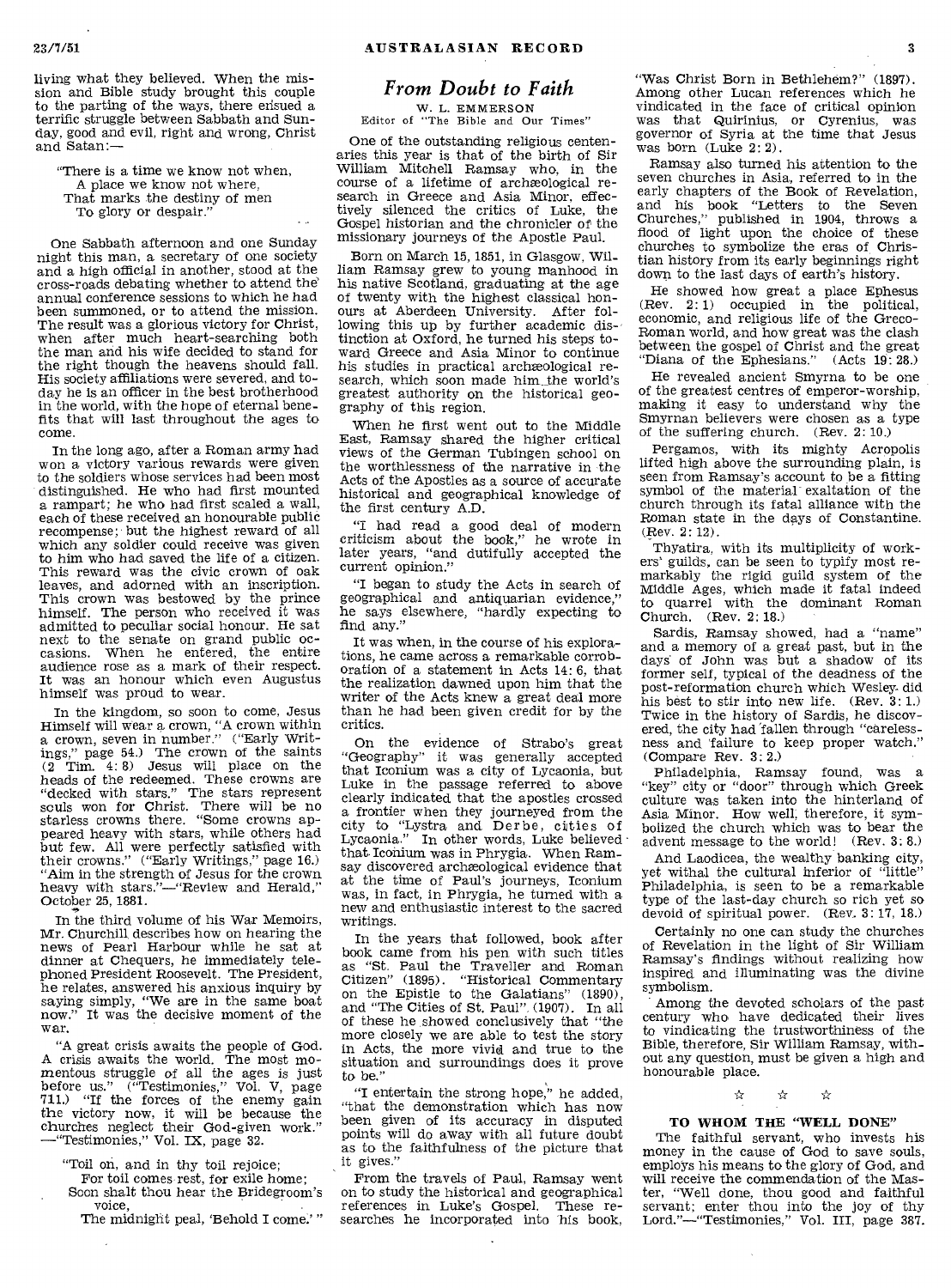

"Plant blessings and blessings will bloom, Plant hate and hate will grow; You can sow today, tomorrow shall bring The bloom that shows what sort of a thing Is the seed—the seed that you sow."

#### $\mathbf{r}$  $\leftrightarrow$  $\rightarrow$

## *Forward in Faith and the Results*

#### A. D. PIETZ

A full-scale session to attend to the business of the New Hebrides in the New Hebrides was something new. But it actually happened in April of last year.

At that meeting we were encouraged by our leaders from the Inter-Union and the Union offices to do something about placing responsibility of leadership and direction upon our local workers. Accordingly it was decided to select some of the most responsible men and put them in charge of districts. We also elected Sabbath school-and young people's secretaries for the field,.

Looking back over the year that has passed we are more than convinced that the move was a wise one.

Takau was chosen for the leader of what we called the central district, and he had under his care. four islands. To attend to the needs of these he had to make dangerous crossings from one to another by dugouts, or native canoes. At times he had to travel by means of trading vessels. Many miles of walking has also been involved, but never once has he let his people down. At the end of each quarter he has been there to supply them with new lesson pamphlets, collect reports, and give what help was necessary. This did not complete his task, however, for when he returned home he must needs make up his cash statement, and complete Sabbath school and young people's reports for the whole of his district. Takau has not had more than three years' schooling, and was then a married man with a family.

We could tell you of John Fred, so ably tutored by Pastor Ferris ere he left the field. This native worker is situated on the island of Tanna, 250 miles by sea from headquarters, but each quarter, just as faithfully as can be, his report comes to hand neatly typed, and cash balanced to the last penny,

Pastor Timothy was chosen to lead out on the island of Ambrym. He labours under the shade of the great volcano, with ash falling continually, and often grave threatenings of serious eruption. Working under such conditions must be most trying, but he faithfully continues, and he handles hundreds of pounds each quarter.

I would also like to tell you about Pastor Sam Dick. He is the district leader' of the Santo area. We have only one or two mis-sion stations on this large island, and he was of the opinion that they were far too isolated for a headquarters, so he got busy to find a new and suitable site for himself. With just a few clues to work on he had, in a short time, secured a piece of ground on the island of Mafia, sufficient for his own requirements and a district school. We are confident that before long he will have a growing work on this, perhaps the darkest island of heathenism in the group.

So satisfied are we that this is the best way of working, that at a recent meeting it was decided that all districts be placed under control of natives. The field now has six districts under local native leadership. So that they might receive all the help possible, Pastor Gallagher has been chosen to give oversight to Pastor Joses in the Aoba district, and Pastor Timothy in the Ambrym district. Pastor Thomson will care for Japheth on Malekula and Takau in the central districts. Maurice, who is in charge of the Vila and Tangoa districts, and John Fred of Tanna will look for direction to headquarters, which is to be situated at Vila. Pastor Sam Dick will have for his supervisor Brother A. R. Hiscox, principal of the Parker Missionary School, and it is hoped that this field will prove a valuable training ground for the students at the school. Thus we believe the whole field will receive a much more effective supervision, and at the same time men are being trained to take control in the event of emergency.

We thank God for what we believe were advance moves, and also for the encouraging results that have developed. We ask you to pray for these men as they accept heavy responsibilities, and ask God to continue to give them the wisdom that cometh from above, and teach them how they should preach the everlasting gospel of the kingdom in their fields of labour.

> \*  $\chi$

#### *Appealing in Madang*  A. J. CAMPBELL

Brother Maberly, who had been re-quested to solicit for the Appeal for Missions from the Chinese community at Madang, north coast of New Guinea, invited me to share this task with him. It proved to be a happy one. Armed with Chinese Appeal magazines, and with the knowledge that this is a very definite part of God's work, we set forth.

Because of the world situation, the magazines, even although printed in Chinese, were well scrutinized with more than ordinary interest. It is recognized that the Chinese are a liberal people, and our pleasant experience with the few to be found in Madang strengthened this opinion.

At one store the father decided very definitely that he would not make a contribution, his affiliation with another faith having apparently .created some prejudice in his mind. One of his children, however, was deeply moved to give, s and she would not be denied the privilege. She disappeared inside after saying, "I

would like to give something," and quickly returned with the sum of £2 10s., handing it over with a charming smile. This gift from a ten-year-old Chinese girl left her father and us almost speechless.

We then entered a store and found two Chinese men standing behind the counter, and we came under the close observation of others of that race who were around. Several natives were also standing near, watching as we approached those two men with the Appeal magazine. One of the natives had a pipe in his hand which astonishment at seeing two Europeans soliciting from Chinese, had caused him to take from his mouth!

The men behind the counter, after briefly but intelligently running through the magazine, soon made up their minds about the matter of donations. "I will give ten pounds," said the first. The second man happened to be the storeman from next door, and we were delighted to hear him say, "I like give you

ten pounds, too." I think we have rarely seen more astonishment registered than on the faces of those natives as we were leaving with twenty pounds, in single one-pound notes! We hardly dared look at each other until we were well beyond that store!

A Chinese carpenter also donated £10 to the cause of missions. Another liberal donor, after heartily supporting the cause of missions, prepared to serve us spirits, setting various bottles before us. He was manifestly astonished at our "mentality" when we showed our preference for lime juice and water.

In a little under two hours we were blessed with offerings amounting to £55 5s. from the small group of Chinese in post-war Madang.

 $\chi$ 

## *Shuler Mission*

## K. D. L. BROOK Publicity Agent Shuler Mission

The Shuler mission entered its third week with another packed hall on Sunday night, June 17. The subject dealt with was "Armageddon," and judging from the comments made by the people they went away feeling satisfied. There are still over eighty per cent non-Adventists in attendance. On the following Tuesday evening we saw over seventy-five per cent of our Sunday night audience return to hear another stirring address. Wednesday night it rained very heavily, but in spite of this nearly a hundred people turned out. Thursday night was fine, and about 250 were present. Pastor Shuler spoke on Daniel 7 and finished his address with the following questions, "Who is the Little Horn?" "Who is Antichrist?" etc., and requested the congregation to return on Friday night to have those questions answered from the Book of books.

On Friday night they came, and the atmosphere was tense as Pastor Shuler rose to speak. After establishing some facts from history and the Bible, he revealed the true identity of the "little horn" and showed that the Papacy represented by, this "little horn" was the Antichrist.

#### ALTAR CALL -

Having, established the identity of the Antichrist, Pastor Shuler did something •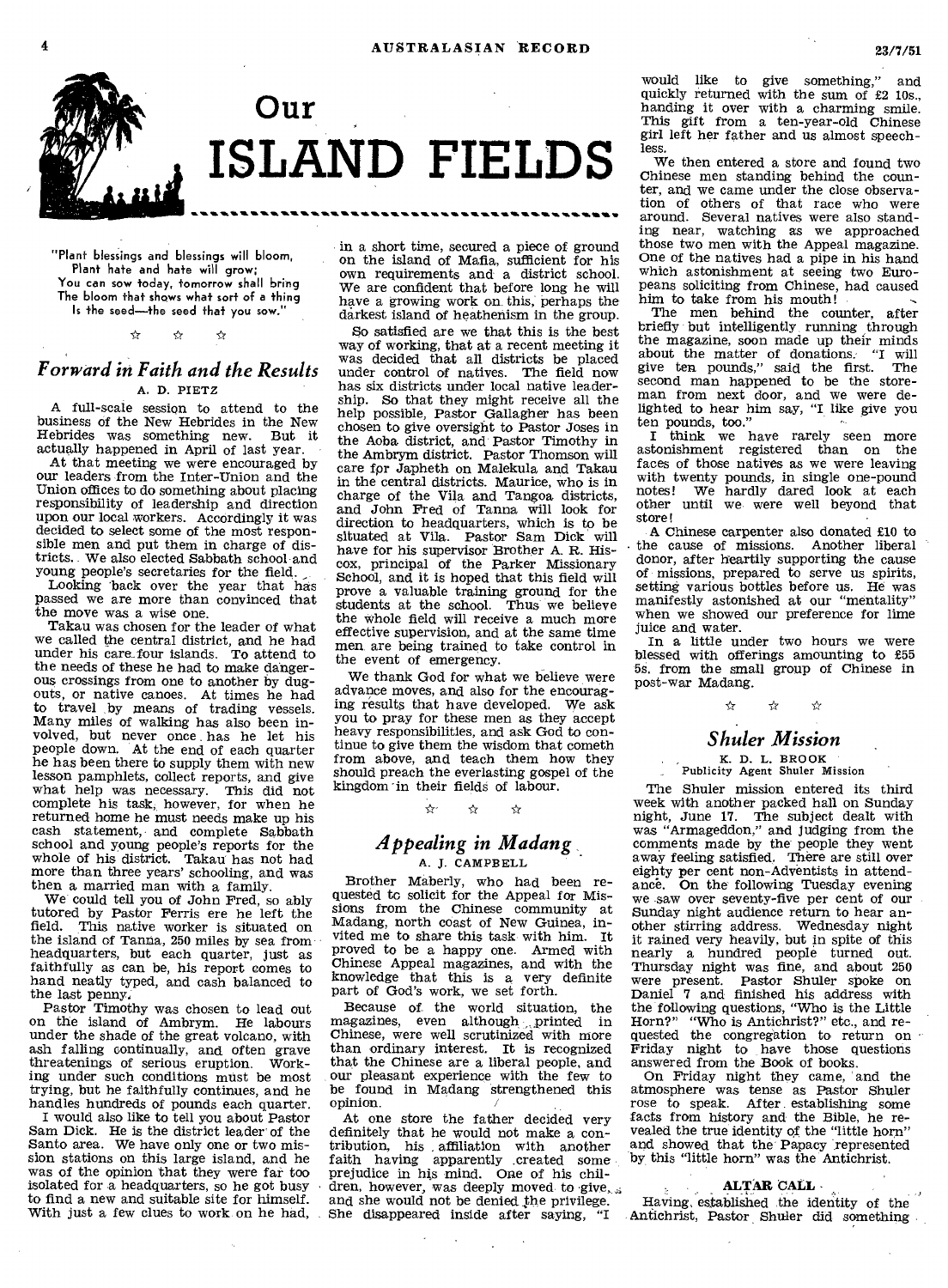which perhaps no other evangelist has so far attempted—he made an altar call! Over ninety per cent of the congregation walked up to the front in response to the call.

#### **OFFERINGS**

Every night an offering is taken up, and on Friday nights, "thank offering" envelopes are distributed among the people. This has greatly helped in meeting our expenses.

#### VISITATION

We have commenced visiting, and the workers find it difficult to leave the homes of these spiritually hungry people. We thank God for this. Please continue to pray for the people of Suva, for Pastor Shuler, and for his staff of workers.

May God bless you all in the homeland.

\* \*  $\mathcal{A}_{\mathcal{I}}$ 

#### *Papuan Missionary School*  BARBARA WISEMAN

It is a well-known fact that students in our schools generally are not possessed of great wealth, and our dark-skinned students here at Bautama are no exception. However, realizing that, measured by standards of spiritual knowledge and things pertaining to life eternal, they are far richer than many still living in heathen darkness, when the call came on June 2 to give of their means to speed on our work in these mission lands, they responded with open hands and consecrated hearts.

Being term-end the previous week, the majority of our students were away, and we did not have very much time to present the appeal and raise their enthusiasm. But many of them -had spent the week profitably employed, and consequently their gifts were much larger than they would have been had they not had the opportunity of earning some money during the short vacation. Many of these people, too, count their wealth in produce, and this fact was demonstrated, as you would have seen had you been around the store on Friday, June 1, by the great bunches of bananas, the pumpkins, and other food brought in for sale. Others kept their produce until Sabbath morning and brought it to service with them.

The Sabbath morning service was conducted by Pastor K.  $\bar{J}$ . Gray, who had arrived a few days before to take up his duties as principal, in place of Pastor E. C. Lemke, who had left on well-earned furlough the previous week. As the needs of our work were presented to the congregation, it was pointed out that we must first surrender our hearts to the Master for our temporal offerings to be of much avail. All present gladly responded to the call for reconsecration, and the presence of the Holy Spirit was felt among us.

The collecting of the offering was divided into four parts; firstly, those with produce filed out to place their gifts in the front of the church; then the chil-<br>dren were called to bring their offerings dren were called to bring their offerings and place them in a box on the table, while the congregation sang "They brought their gifts to Jesus." It was indeed thrilling to see even the babes in arms carried out by their mothers, clasping pennies in their tiny hands, to help

send the gospel to those born in darkness. The adults' offering was then collected by the deacons, and lastly the money equivalent to one meal, which all were happy to forgo, was added.

All were anxious to know the final re-sults, so the money was quickly counted, and when it was announced that the sum of £23 13s. 3d. had been given, all rose to sing from the depths of their hearts, "Praise God from whom all blessings flow."

An interesting sidelight is that fact that the Sabbath school offering for the same day was more than twice the usual amount, and it was wonderful to see the look of contentment and happiness on the faces of all present. Freely they had received of the light from the throne of God, and many were happy to give freely of their means to send that light to others. We know that this is the spirit of our people throughout the world, and I only wish you all could have the opportunity to see, as I have seen, the results of the work made possible only by the sacrifice and prayers of our members everywhere. May God continue to bless us each one that we may remain faithful until that great day when we shall receive the reward prepared for us in the mansions above.

> $\leftrightarrow$  $\preceq$ بهي

#### *Cannibals*

#### A. J. CAMPBELL

During one October day in the year 1498, Columbus wrote a letter to the Spanish monarchs, telling them of contacts he had made with the "braves," or Caribbees, of the West Indies, as that area came to be known later. He mentioned that the people of "Hayti" lived in great fear of the inhabitants of the smaller Antilles, or of the "Caribales," which form of the word was later changed to "canibales." We are informed that the Caribbees call themselves in their own languige, Calinago, or in short, Calina, signifying a "brave."

The people of the Lesser Antilles were feared far and wide, but that was more than 450 years ago. Surely in these days of atom bombs and jet propulsion canni-bals do not exist! But they are still to be found in the world today. I am thinking specially of certain areas of Central New Guinea, one being located in the south-west section of the Upper Ramu district. Our mission has recently established twelve new out-stations bordering this cannibalistic area, and some are actually located within it. It is planned to establish four more such stations as soon as possible within this particular section.

Many rumours have reached us from time to time, and it would seem that cannibals are not usually proud of their history, and they become very secretive when the subject is broached, although, among themselves, they may be very open about it. We are informed that it is rarely that cannibalism is practised simply because of the depraved desire to partake of human flesh; there is usually some deep superstition behind the desire.

We are acquainted with the moving stories of noble men, who, like John Williams in the New Hebrides, the Rev. Baker in Fiji, and the Rev. Chalmers and his associate in Papua, lost their lives at the hands of cannibals.

It is known that the inhabitants of the

Pole and adjacent areas will sometimes eat an enemy tribesman who has been killed, and who represents the victorious tribe. They are a highly superstitious people, and this type of cannibalism is practised because they believe that they can thus win "strength" back from' their enemies. For this reason also a portion of a disinterred relative or friend may be eaten, so that some of his "strength" may be retained by the partakers.

Very recently it has been found that the people will practise cannibalism because of "sorrow" and "sympathy." The following story will illustrate the point. It was told by a native policeman, at his special request, during a Friday evening service in the Kainantu church a short time ago. This Chimbu policeman was associated with a government expedition into the country concerned, and had just returned that day. He and his wife have lately become adherents of our church, and his story was ably told, the congregation listening intently.

He first mentioned that the patrol party were much impressed by the new stations that assistant teachers had erected in that area, particularly mentioning that where our mission work had begun they did not have the least trouble with the natives.

Trouble was encountered in a very new section, not as yet touched by mission influence, although we have two new stations in this cannibal country not far from the scene of this story, but their work had just began. It seems that shortly before a native had been attacked and killed. The patrol, although not responsible for the death of this man, ran into trouble over the matter. The village to which the dead man belonged was visited, and the people were asked where his body was. They replied to this question through an interpreter, giving the surprising information that because of their "sorrow" and "sympathy" they had eaten their friend and relative!

How greatly in need of the gospel of our Lord and Saviour Jesus Christ are these poor people!

We have again come to the position where we have no new teachers available. and even if we did have them, we do not have the funds to pay them. But the work must go on, new stations must quickly be established among these cannibals, and we know that the Lord will somehow see that this is done.

Beyond the location of the people mentioned, but separated by a wide stretch of almost impenetrable jungle, live the Kukukuku tribes, who are also cannibalistic in their habits. Except on the Papuan side, we have no representative of this message working among them as yet. Reporting on the work of an expedition to these people the "South Pacific Post," published in Port Moresby, stated that it is the custom of these ferocious Kukukukus to remove flesh from their victims while they are unconscious.

Our highland native workers, who were themselves heathen a few years ago, are at present opening the doors for the gospel to enter these cannibal areas. We solicit your prayers on their behalf. They have volunteered to go into these places for which, as yet, we have no trained teachers. Will you also please pray that miracles of God's grace may be wrought upon the hearts of those for whom they labour people held in bondage by real and imaginary terrors of a dense heathen night.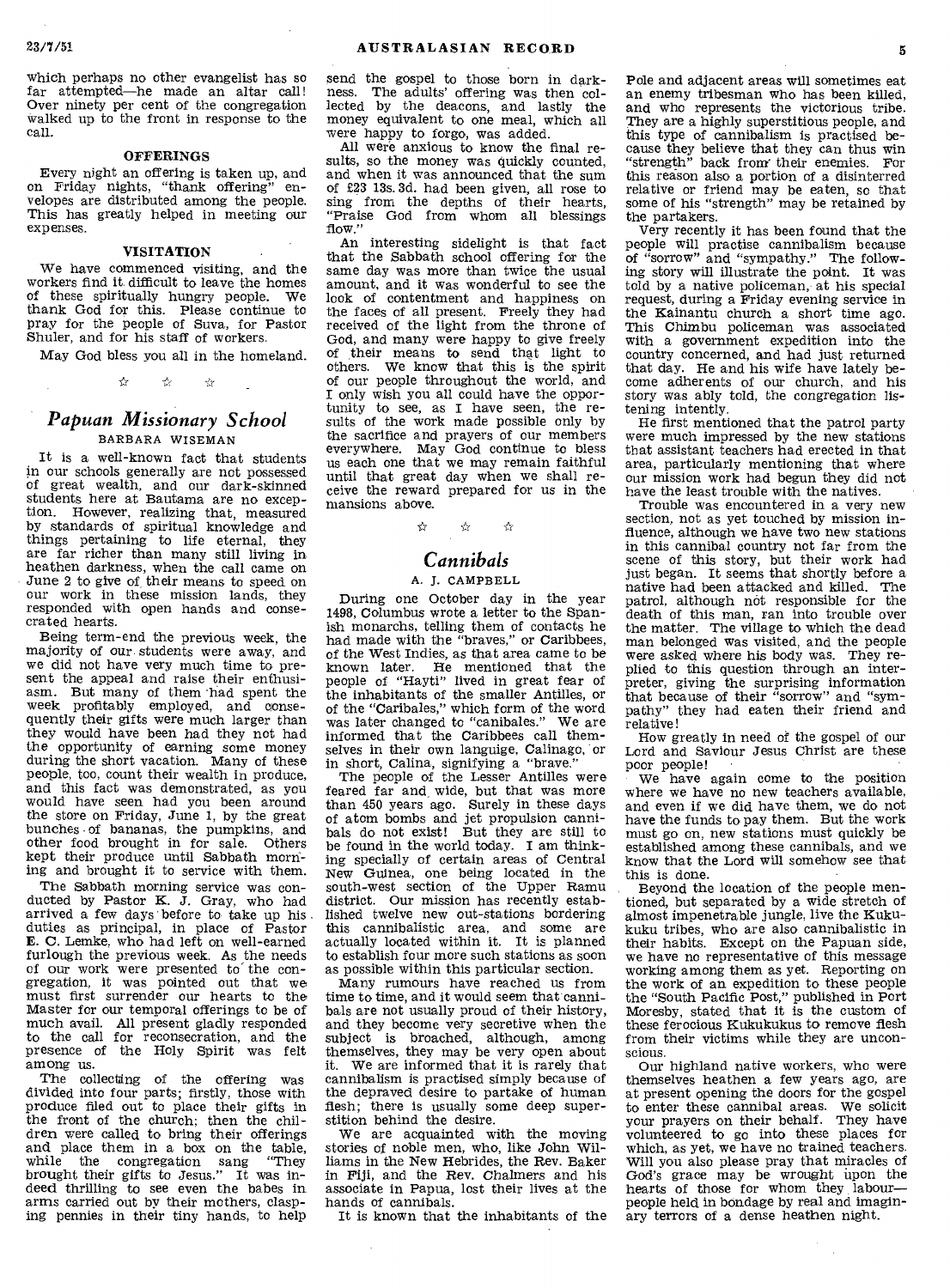

#### *Something Doing?*

Yes, there is always something doing at Avondale. Every day brings its round of activity to faculty and students alike, and at the week-end some pleasurable relaxation is usually provided. This may take shape as a concert, band recital, pictures, or other entertainment, but during the week-end'of June 23 Avondale bestirred itself to do honour to one who was severing a two-decade connection with the institution, when our-esteemed Brother Crisp and Mrs. Crisp were invited to visit Avondale as guests of the college.

On the Saturday evening a social gathering was held in the large drawing-room of the woodwork department's building, when the construction team now working on the new dormitory gathered with their wives and families to bid farewell to their able and genial associate. Over fifty per-sons were present, and with Mesdames Richardson and Schultz as hostesses, a very delightful buffet supper was provided, followed by items of vocal and instrumental music and humorous reading. Much appreciation was expressed to the guest of honour, of his excellent work of the years, and the willing assistance given to those under his instruction: Many a student has benefited from his contact with this experienced master worker. After some laugh-raising presentations by the fun-loving boys, Brother Crisp was invited to accept a handsome clock as a token of esteem and good wishes. Regrets were sincere that he was withdrawing from the work of the college, but all were pleased to learn that he would still show his interest in the new building operations by occasional visits.

Incidentally, opportunity was taken by the M.C. at this function, Brother K. Frauenfelder, to present to Brother Geoff Richardson, the architect of the new projects, who had been invited to lay the first few bricks of the ladies' dormitory now under construction, the trowel which he then used. This had been electro-plated and suitably inscribed in memory of the occasion. Brethren Richardson and Crisp had been closely associated for many years in the industrial side of college work.

Sunday, June 24, saw the faculty and students seated at a tea provided by the college as a gesture of mingled goodwill and regret to Brother Crisp and his wife on the eve of his approaching departure from the institution. The large dininghall was filled to capacity, and the excel-lent menu was a, tribute to the skill of the culinary staff, under Miss Vetter's capable direction. "Music while you eat," was provided, and conversation never flagged.

Following the meal came speeches by Brother Ralph Watts (M.C.), Dr. Murdoch, and others; suitably responded to' by the guest of the evening. All testified to their regret that it was necessary for Brother

Crisp to resign at this juncture, when his services seemed indispensable. He had worked at the college in every department of the building trade, except woodwork, under a succession of principals which commenced with Pastor Lynn Wood. When he resigned some years ago, the principal went to Sydney and persuaded him to return, as "they could not get along without him." However, he now felt that he was needed elsewhere, and .was doing the right thing in withdrawing from Avondale's activities. Brother Crisp also stated that he would pay periodical visits to the college and "keep an eye on things"; and that if at any time he was needed as a consultant, he would gladly respond with any advice he could give.

Brother Crisp thanked the donors for gifts received from grateful students and representative groups, and for the remainder of the evening he occupied the comfortable chair which had just been presented to him. Mrs. Crisp, who had stood by the home in Sydney during the long years of her husband's work in Avondale, was not overlooked, being the recipient of a dainty silver cake dish, as a tangible reminder of the affection and esteem with which her husband is regarded.

As "uncle" (as he is familiarly known amongst the student body), takes up fresh work in Sydney, he will realize that "times change and we with times, but not in ways of friendship," and that the prayers and good wishes of his college associates go with him.  $"S.C."$ 

#### **REAPERS OF GOD**

D. A. R. AU FRANC

- Reapers of God, day is far spent, Yet stands the harvest tall. God calls to work e'er sinks the sun, Soon will the darkness fall.
- Others have sown through weary years, Yearning for harvest time, Wat'ring the seed with burning tears, Trusting with faith sublime.
- But now they rest, and we must reap The fields which they have sown, Then in the last great gath'ring day We'll share the harvest home.
- Reapers of God, rest cometh soon, Faint not while lasts earth's day; Ye who have toiled through burning noon The Master will repay.

Soon shall we meet at Jesus' feet, Around the great white throne, And then with sheaves all gathered in We'll hear the glad "Well done."

## *Pioneering Newspaper Contributor*

## E. H. J. STEED Press Relations Secretary, West Australia

A little white-haired lady with keen eye and a ready smile is how one would describe the well-known Adventist writer, Mrs. Neta Gooding.

During a visit to churches and isolated members throughout the south-west, it was my joy to meet Sister Gooding, in the timber-mill town of Pemberton. Near to the towering trees surrounding the mill, I found the home of this lady who has become so well known through the pages of the "Record," the. "Signs of the Times," and many newspapers of the land.

She has just celebrated her seventy-sixth birthday, and it was thrilling to hear her relate the experiences of the days when she personally knew Sister E. G. White. She spoke feelingly of the love and tenderness which Mrs. White always displayed.

When only a girl of fourteen Sister Gooding heard the Adventist message, from the lips of Pastor Corliss at a tent mission in Adelaide. At the age of sixteen Dr. M. C. Kellogg encouraged her to write a few articles for the newspapers. "I used to write religious articles for the `Barrier Miner,' a New South Wales paper in those days," she said. Brother and Sister Hindson then became her source of inspiration, and from that time forth writing became her chief object in life.

Sister Gooding firmly believes that the hand of the Lord has guided her pen throughout the • whole of her life's experience. "God blesses me and gives me thoughts to put in the papers. I have proved that I can rely on His Word, and my faith has grown strong over the years as a result," she told me.

Nevertheless, the articles she has written have taken much time and thought. For many years this faithful member wrote our, message in newspaper style for a chain of newspapers in West -Australia.

"For years' I have tried to get our people interested in the newspaper work, but without success," she further stated, "but at last it has come. It does thrill my heart to see the work of the Press Bureau so well organized."

Before leaving I viewed a stack of books filled with cuttings, the work of her pen, taken from newspapers and our own periodicals. All this has 'been done with one great desire, that of drawing others to Jesus and His message.

> ☆ ☆

#### *Recompense*

☆

#### RHODA H. DYA'SON

The golden glory of superb daffodils had given place to a colourful galaxy of coral carnations and the deeper shades of fragrant stocks since our last visit to the cottage in its peaceful orchard setting in the hills. The rose-framed door stood open, but the sound of the car and of our feet on the gravelled path had not called forth the glad cry of welcome we were accustomed to receive from the dear aging pilgrims whose home this was. Had we come in  $\nu$ ain? We had felt so impressed to travel that way. No! In response to our knock we were bidden to enter the bed-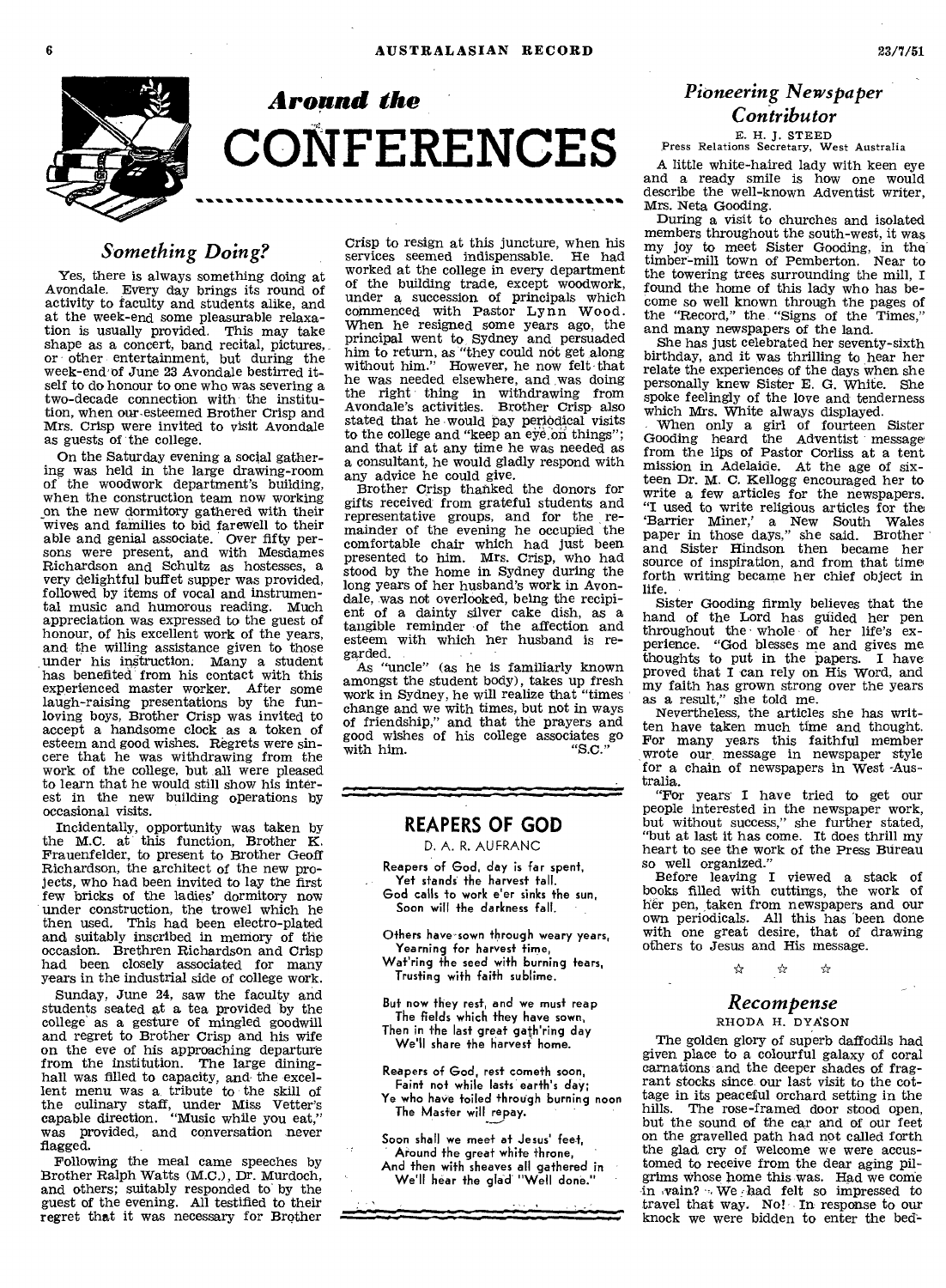#### **AUSTRALASIAN RECORD**

*Official Organ of the*  AUSTRALASIAN INTER-UNION CONFER-ENCE OF SEVENTH-DAY ADVENTISTS

| Editor<br>Associate Editor - |                      |                | A. G. Stewart<br>Mary M. Campbell                                                                                                      |
|------------------------------|----------------------|----------------|----------------------------------------------------------------------------------------------------------------------------------------|
|                              | Warburton, Victoria. |                | Single Subscription, per year, post paid - 5/-<br>Order through your conference office, or<br>send direct to the Signs Publishing Co., |
|                              |                      | roonga, N.S.W. | All copy for the paper should be sent to The<br>Editor, "Record," Fox Valley Road. Wah-                                                |

Printed weekly for the Conference by the Signs Publishing Co., Warburton, Victoria

room where "mother" greeted us from her bed. "Oh, I am so glad you have come today! Dad just isn't himself; he seems so depressed." All her concern was for her dear one, although it was plain to see that she was not her usual cheery self.

There had been a succession of unfruitful seasons in the district, and they on their few acres had felt keenly the loss of the fruit and berry crops, the shortage of seed potatoes to plant the corner block, which was tilled and waiting even now. "Dad" was discouraged, "mother" told us, because he had so much hoped to increase his gifts this year for the proclamation of the gospel message, and to give her a few added comforts in their humble home. He had worked so hard—and as the story continued we recollected that this dear "tiller of the soil" was within two or three years of his four score years—and nothing had gone right.

Just then we caught the sound of hurrying feet on the gravelled walk, and the excited call, "It's here, mother! It's here!" No despondency in that joyous.cry! And he burst into the room, with face aglow, holding out to "mother" a bulging envelope on which we glimpsed the stamps of a South Pacific island group. In his eagerness he did not at once realize there were visitors present, but only for a moment. Then the tears of joy overflowed. "Isn't God good to us, mother!" he exclaimed. "A visit from our pastor and his wife, and a letter from one of our boys! He's given us such good boys, hasn't he, mother?" He could say no more. Tears flowed freely, to relieve for both of them all the pent-up feelings of recent weeks.

Think you that letter came by chance that day? Or that it was by chance their pastor travelled that remote country road that Sabbath morning? Assuredly the God of heaven,

"Who always knows and sees the tear that silent flows,

The thorn that in your pathway grows," knew just what those dear hearts needed that very day. He knew they were lonely for the boys whom they had trained and given so gladly for His service in fields afar, and for the fellowship of kindred believers.

J. R. Miller has beautifully expressed the worth-whileness of the life lived as these parents have lived in their isolated little cottage in the hills:—

"They fear God and walk after God's commandments. They make no marked success according to the world's rating.<br>
... A father toils through the years bringing up a family and dies at last a poor man. Other men who began with him as boys succeed and grow rich. He feels he

has failed. But consider what he has really achieved. Work itself is one of life's best blessings. This man's years of daily task-work have built up in him many of the best qualities of true, worthy character. Work, too, has given him health, has kept him from many an evil....

"Consider, too, the value of his work to his family. He has provided a home where the wife and mother has presided with love and gentleness. Through his toil he has furnished means for the education of his children. . . . He has taught them the Word of God, and has given them books to read which have put into their minds and hearts pure, inspiring, and elevating thoughts. One by one they go out of their father's house to become influential in building up homes of their own, carrying with them and in them a heritage of character which shall make them blessings in the world.

"He has given to the world something better than money. He has shown it an example of a true and faithful life, in conditions that were not always inspiring. He has maintained in it a godly home, keeping the fires burning on God's altar, and putting into the lives of his household the influences of religion. He has trained his children and sent them forth to be useful members of society, new centres of good influence, new powers of righteousness. His name may be forgotten among men, but the benediction of his life and work will stay in the world for ever."

Such parents can sing with the Hebrew prophet of old:—

"For though the fig tree shall not blossom, Neither shall fruit be in the vines; The labour of the olive shall fail, And the fields shall yield no meat, The flock shall be cut off from the fold, And there shall be no herd in the stalls: Yet I will rejoice in the Lord, I will joy in the God of my salvation. Jehovah, the Lord, is my strength, And He maketh my feet like hinds' feet, And will make me to walk upon mine high<br>places."<br> $\angle x$   $\angle x$ places."

#### *"Thy People Shall Be Willing"*  FRANCIS A. BASHAM

Again and again the people of the advent faith have given practical demonstration of what this message means to them. Possessed of a spirit of liberality, and fired with a holy zeal, they have made their covenant with God by sacrifice. The only reward they seek is that, through the preaching of the everlasting gospel—made possible by their gifts—others may share with them the eternal joys and blessings of the kingdom of God.

*(Concluded on page 8)* 

#### **WEbDING BELLS**

ROBERTSON-HALLIDAY.—On June 19, 1951, many friends and relatives gathered at the Balmoral church (Auckland) to wish Brother F. Robertson and Miss M. Halliday much of the Lord's blessing as their lives were united in the sacred bond of marriage. We pray that Heaven's peace and joy may be their portion as they quietly journey along the rest of life's pathway together. A. G. Judge.

UNTIL THE DAY BREAK

HUDSON.—On Friday evening, June 22, 1951, Brother Richard Douglas Hudson passed to his rest at the Brisbane general hospital, after a short illness. Brother Hudson was a faithful member of the Red Hill church, Brisbane, and leaves to mourn a loving Wife, two daughters, and one son. We extend our deepest sympathy to all who were near and dear to our late brother. The funeral took place on Monday, June 25, at the Mount Thompson<br>crematorium. W. W. Petrie. W. W. Petrie.

KEW.—On June 11, at the Kalgoorlie hospital, West Australia, Brother Arthur Kew closed his eyes in sleep at the age of seventy-four years. One daughter and two sons are left to mourn the passing of a loving father. Brother Kew was a liberal supporter of the work of God, and assisted many a student to prepare for the Master's service. He now sleeps in Kalgoorlie cemetery awaiting the resurrection morning. Brethren R. Stanley and D. Mitchell assisted at the graveside.

Gordon I. Wilson.

JULL.—For seventy-three of his eightythree years William Alfred Jull had lived in the district of Haden, Queensland. The large number of residents who gathered to pay their last respects, testified to the esteem in which our brother was held. For fifty years he had been a faithful member and servant of the remnant church. He leaves a widow and three sons, and to these particularly we extend our heartfelt sympathy. Pastor Grosser assisted the writer both at the service and<br>the burial. B. H. Swartzkopf. B. H. Swartzkopf.

#### <del>\*\*\*\*\*\*\*\*\*\*\*\*\*\*\*\*\*\*\*\*\*\*\*\*\*\*\*</del>\*

ADVERTISERS PLEASE NOTE

Advertisements approved by the Editor will be inserted at the following rates:—

| First $25$ words $3s.6d$ .      |       |
|---------------------------------|-------|
| Each additional 6 words         | - 9d. |
| Remittance must accompany copy. |       |

#### ACKNOWLEDGMENTS

The secretary of the Greater Sydney Conference acknowledges with thanks the receipt of £10 tithe from "North Sydney." We acknowledge with thanks the receipt of £2 9s. tithe from E.J.M.

WANTED.—Board and lodging for my mother in Sydney metropolitan area. Reply B. "Pat" Blanch, 19 Elizabeth Street, Wahroonga, N.S.W.

ILLUSTRATED PROPHETIC CHARTS of Daniel and Revelation, to order. Frank Burke, .Bray Park, Murwillumbah, N.S.W.

FOR SALE.—Gladiolus bulbs, mixed varieties, 2s. per dozen; 15s. per hundred. Yearlings only left. (Mrs.) Helene Phillips, 42 Maitland Road, Cooranbong, N.S.W.

FOR SALE.—At Kurnell, Sydney, three asbestos cottages; vacant possession. Also<br>building blocks, all high and dry. For building blocks, all high and dry. For particulars write W. Waters, "Mam're," Tasman Street, Kurnell, or phone L.B. 2584.